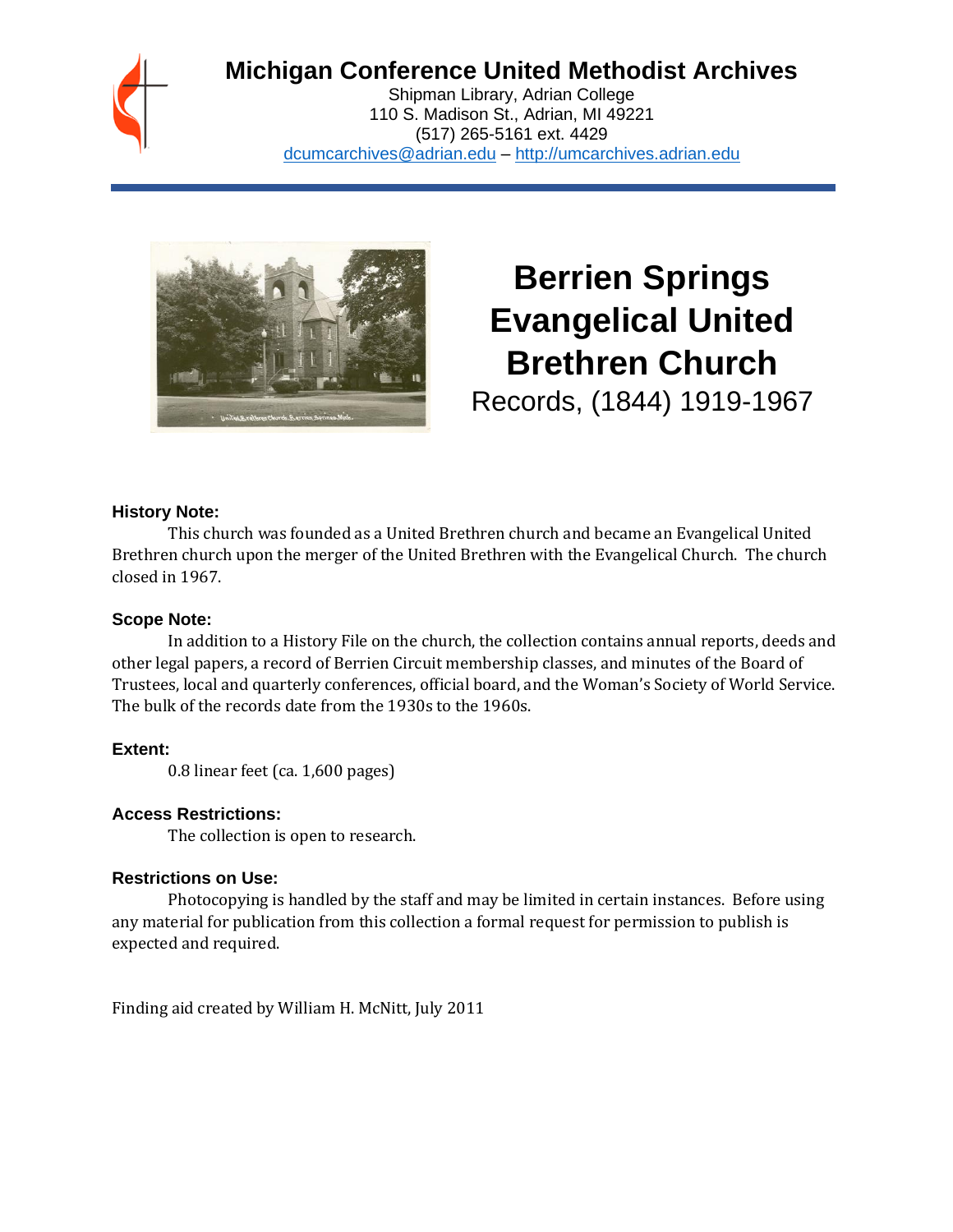#### **Appointments List**

There are many unknown years.

- 1845-1846: Thomas J. Babcock
- 1846-1847: Jesse B. Slight
- 1862-1863: R. Cumin
- 1869-1870: G. Wenstrough
- 1870-1871: Daniel D. Lightner
- 1871-1873: F. Fisher
- 1873-1874: E. Johnson
- 1874-1875: Josiah H. Simons & L.W. Webster
- 1875-1876: Joseph F. Bartmess
- 1877-1878: Joseph F. Bartmess
- 1879-1880: Enoch F. Light
- 1880-1881: Joseph F. Bartmess
- 1881-1884: Isaac S. Cleaver
- 1884-1885: John Simons
- 1885-1886: Joseph F. Bartmess
- 1886-1890: George W. Sickafoose
- 1890-1893: Robert W. Hutchison
- 1893-1894: John S. Miller
- 1893-1896: Levi O. Oyler
- 1896-1899: Himes H. Flory
- 1899-1901: Charles V. Mull
- 1901-1905: Jacob A. Blickenstaff
- 1905-1909: James A. Davis
- 1908-1914: Milton H. Gardner
- 1913-1915: Clinton G. Langdon
- 1915-1917: Charles N. Gladwell
- 1916-1919: Frank B. Parker
- 1919-1922: George Elmer Landen
- 1921-1922: W.R. Farnum, Albert V. Vondersmith, & Winford N. Sherrill
- 1922-1923: Winford N. Sherrill
- 1923-1924: Harry E. White
- 1924-1925: Jacob A. Blickenstaff
- 1925-1927: Clemens C. Hoffman
- 1927-1929: H.E. Longbrake
- 1928-1929: William Medcalf
- 1929-1932: Andrew E. Wright
- 1934-1936: Andrew E. Wright
- 1936-1941: Milton R. Davis
- 1941-1946: Eldie O. McSherry
- 1945-1954: Ernest A. Walden
- 1954-1955: Frank B. Parker
- 1955-1957: Robert E. Horton
- 1957-1959: Norman C. Crotser
- 1959-1963: K. Charles Nesseth
- 1963-1964: Richard L. Myers
- 1964-1965: Carl J. Litchfield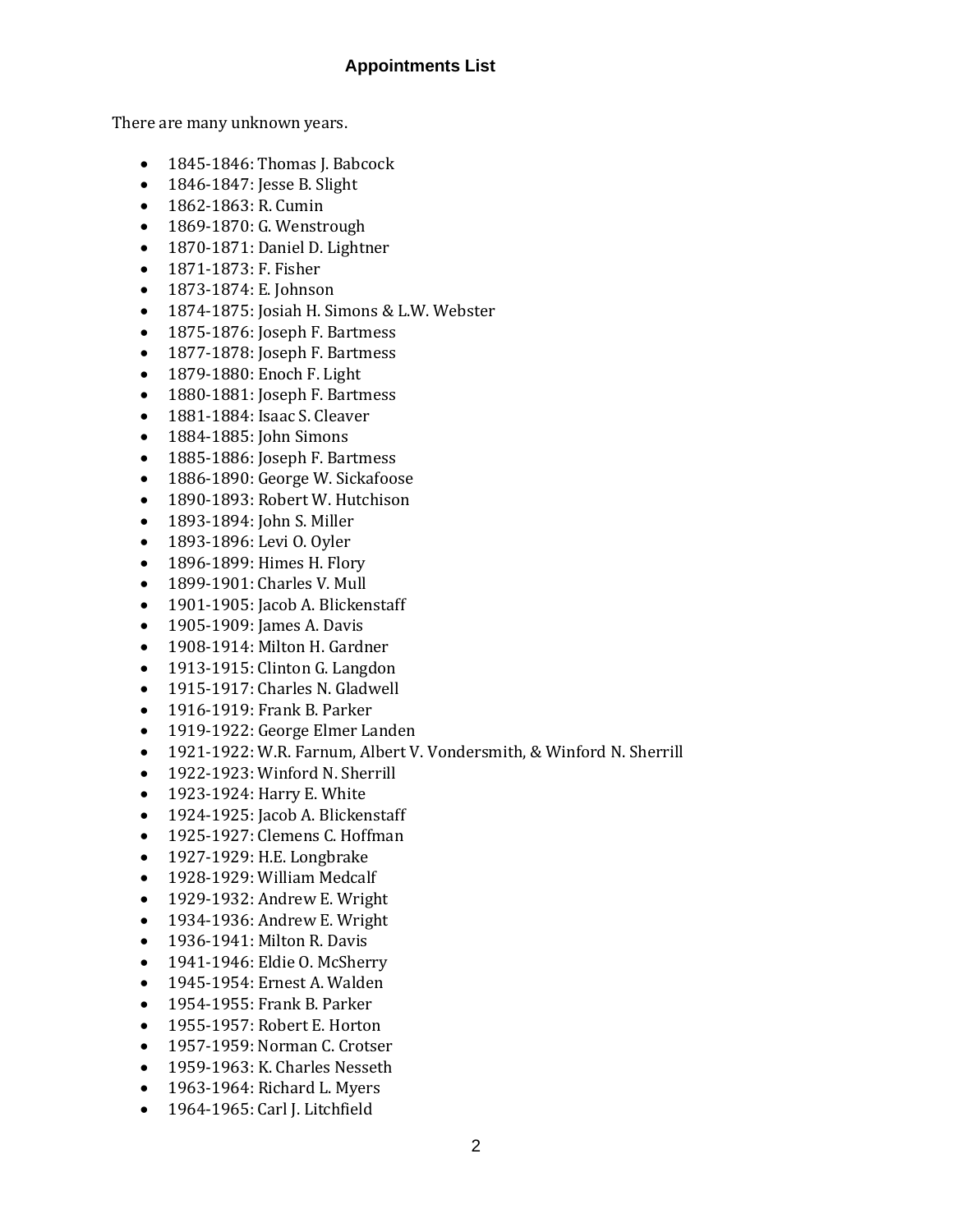### **Appointments List**

- 1965-1966: Theodore H. Bennink
- 1966-1967: Frederick H. Fischer